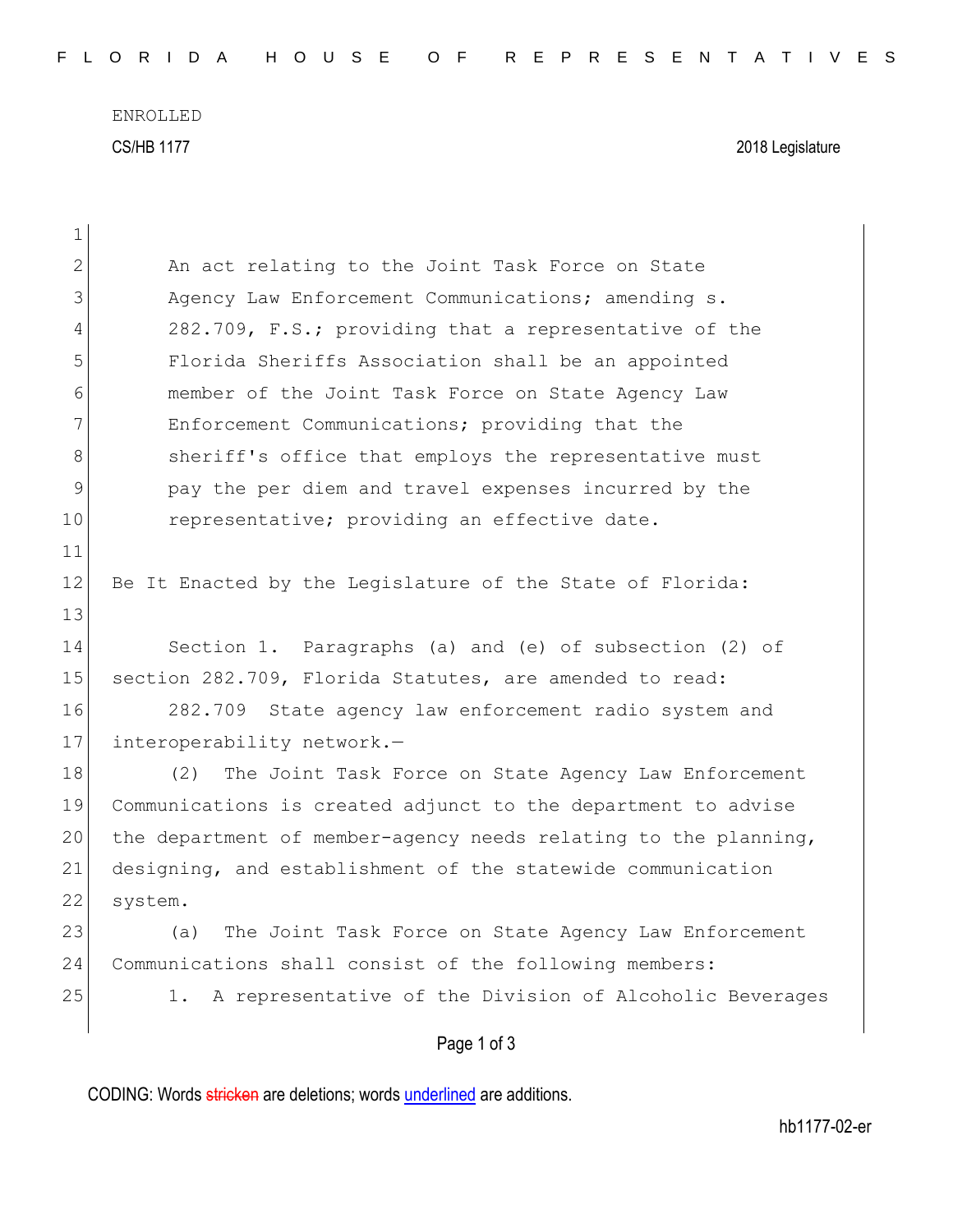ENROLLED CS/HB 1177 2018 Legislature

26 and Tobacco of the Department of Business and Professional 27 Regulation who shall be appointed by the secretary of the 28 department.

 2. A representative of the Division of Florida Highway Patrol of the Department of Highway Safety and Motor Vehicles who shall be appointed by the executive director of the department.

33 3. A representative of the Department of Law Enforcement 34 who shall be appointed by the executive director of the 35 department.

36 4. A representative of the Fish and Wildlife Conservation 37 Commission who shall be appointed by the executive director of 38 the commission.

39 5. A representative of the Department of Corrections who 40 shall be appointed by the secretary of the department.

41 6. A representative of the Department of Financial 42 Services who shall be appointed by the Chief Financial Officer.

43 7. A representative of the Department of Agriculture and 44 Consumer Services who shall be appointed by the Commissioner of 45 Agriculture.

46 8. A representative of the Florida Sheriffs Association 47 who shall be appointed by the president of the Florida Sheriffs 48 Association.

49 (e) The per diem and travel expenses incurred by a member 50 of the joint task force who represents a state agency in

## Page 2 of 3

CODING: Words stricken are deletions; words underlined are additions.